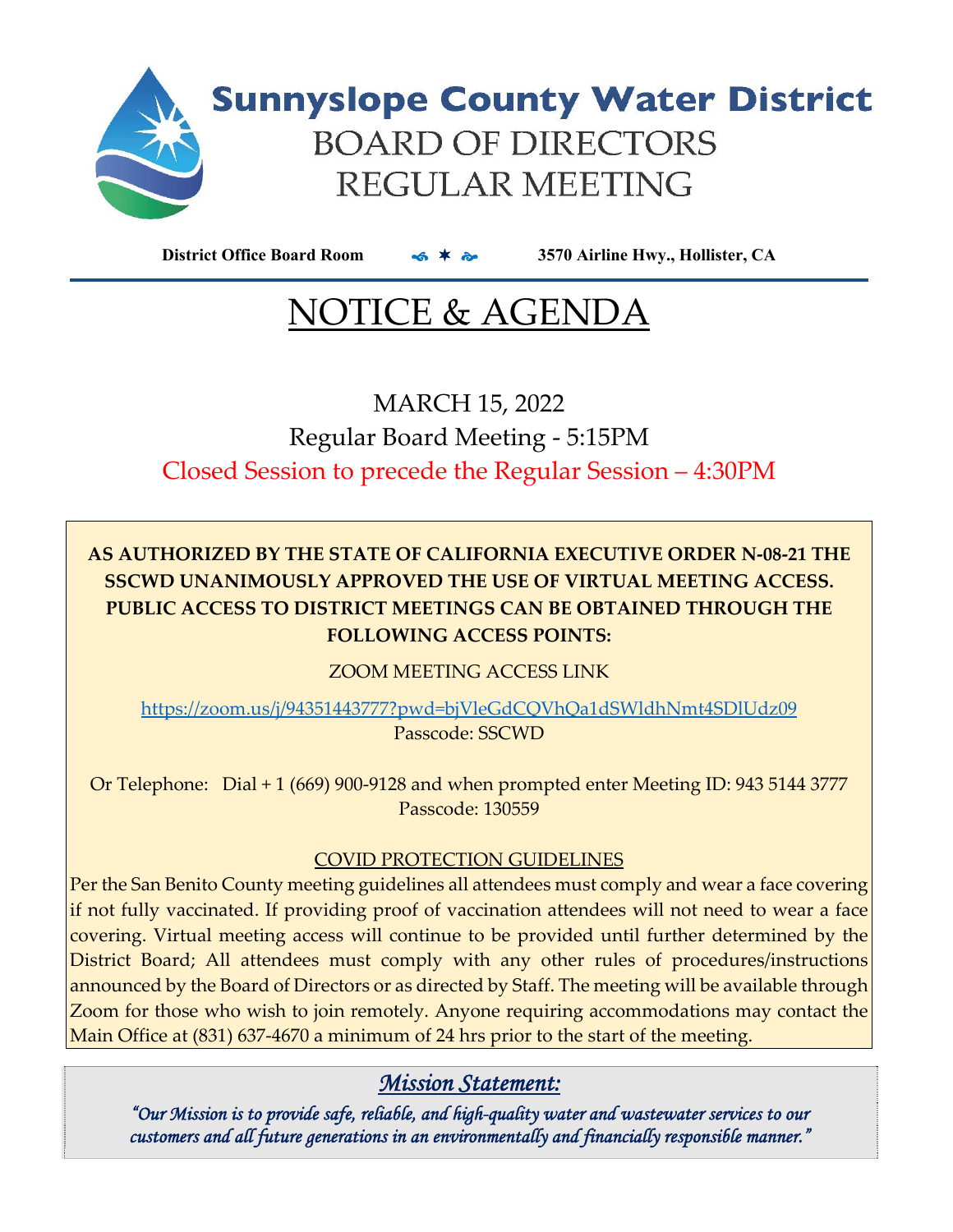### **CALL TO ORDER** ‐ **ROLL CALL**

President Buzzetta\_\_\_\_\_\_\_, Vice-President Brown\_\_\_\_\_\_,

Director Parker\_\_\_\_\_\_\_\_, Director Alcorn\_\_\_\_\_\_\_, and Director Mauro \_\_\_\_\_\_\_\_.

**A. PUBLIC COMMENT ON CLOSED SESSION MATTERS** – Members of the public may address the Board on the item or items listed on the Closed Session agenda, with a time limit of three minutes per speaker.

### **CLOSED SESSION – 4:30PM**

### **B. CLOSED SESSION PURSUANT TO GOVERNMENT CODE SECTIONS**:

- 1. **Conference with Legal Counsel – Pending Litigation (§ 54956.9):**
	- a. *County of San Benito vs. SSCWD*, San Benito County Superior Court Case No. CU‐20‐00068
- 2. **Labor Negotiation Discussion – Management Negotiations, Gov. Code §54957.6**

District Negotiators: Drew Lander, General Manager Employee Organization: Management Staff

### **REGULAR SESSION – 5:15PM Following Closed Session**

- **C. PLEDGE OF ALLEGIANCE**
- **D. APPROVAL OF AGENDA** Any requests to postpone consideration of an agenda item or move an item forward on the agenda will be considered at this time.
- **E. PUBLIC COMMENTS and AUDIENCE INTRODUCTIONS** The public may comment**<sup>1</sup>** on any District business, not on the agenda, with a time limit of three minutes per speaker. No actions may be taken by the Board during the public comment period.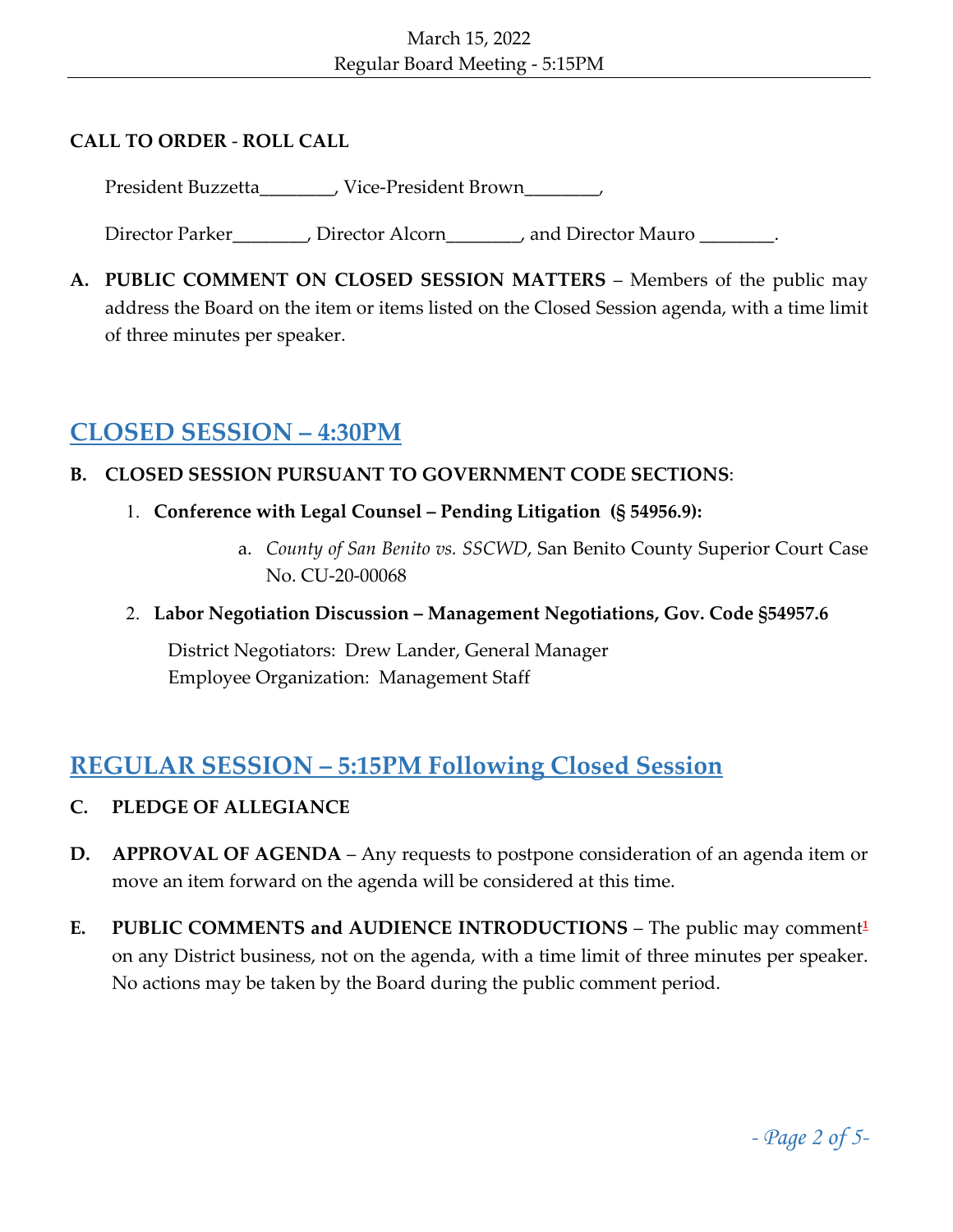**F. CONSENT AGENDA –** Members of the Board and/or members of the public may pull matters from the Consent Agenda. Any matter pulled from the Consent Agenda requiring action shall be moved to New Business and treated as a matter of new business, or for matters needing clarification shall be moved to Staff Reports and addressed by the respective staff. The public may address the Board**<sup>2</sup>** on these items, not to exceed 3 minutes, when the Board reviews each pulled item.

|    | 1. Approve Minutes of the Regular Board Meeting of February 15, 2022.                                           | (page 1)  |
|----|-----------------------------------------------------------------------------------------------------------------|-----------|
|    | 2. Receive and Accept Allowance of Claims for Disbursements from February 1, 2022<br>through February 31, 2022. | (page 8)  |
|    | 3. Receive and Accept Associate Engineer Monthly Status Report.                                                 | (page 12) |
| 4. | Receive and Accept Finance Manager Monthly Status Reports:                                                      |           |
|    | a) Narrative Report                                                                                             | (page 15) |
|    | b) Operation Summary                                                                                            | (page 21) |
|    | <b>Statement of Income</b><br>C)                                                                                | (page 23) |
|    | d) Investment Summary                                                                                           | (page 25) |
|    | e) Board Designated Reserves                                                                                    | (page 26) |
|    | 5. Receive and Accept Superintendent Monthly Status Reports:                                                    |           |
|    | a) Maintenance                                                                                                  | (page 29) |
|    | b) City Meter Reading                                                                                           | (page 36) |
|    | Groundwater Level Measurement<br>C)                                                                             | (page 37) |
|    | 6. Receive and Accept General Manager Monthly Status Report.                                                    | (page 38) |

7. Approval of Resolution No. 571 of the Board of Directors of the Sunnyslope County Water District – Hollister California Proclaiming a Local Emergency, Ratifying the State of Emergency Proclaimed on March 4, 2020, and Authorizing Remote Teleconference Meetings of all District Legislative Bodies for the Following 30 Days in Accord with the Ralph M. Brown Act. Resolution No. 571 attached. (Not a project under CEQA per Article 20, Section 15378) (page 40)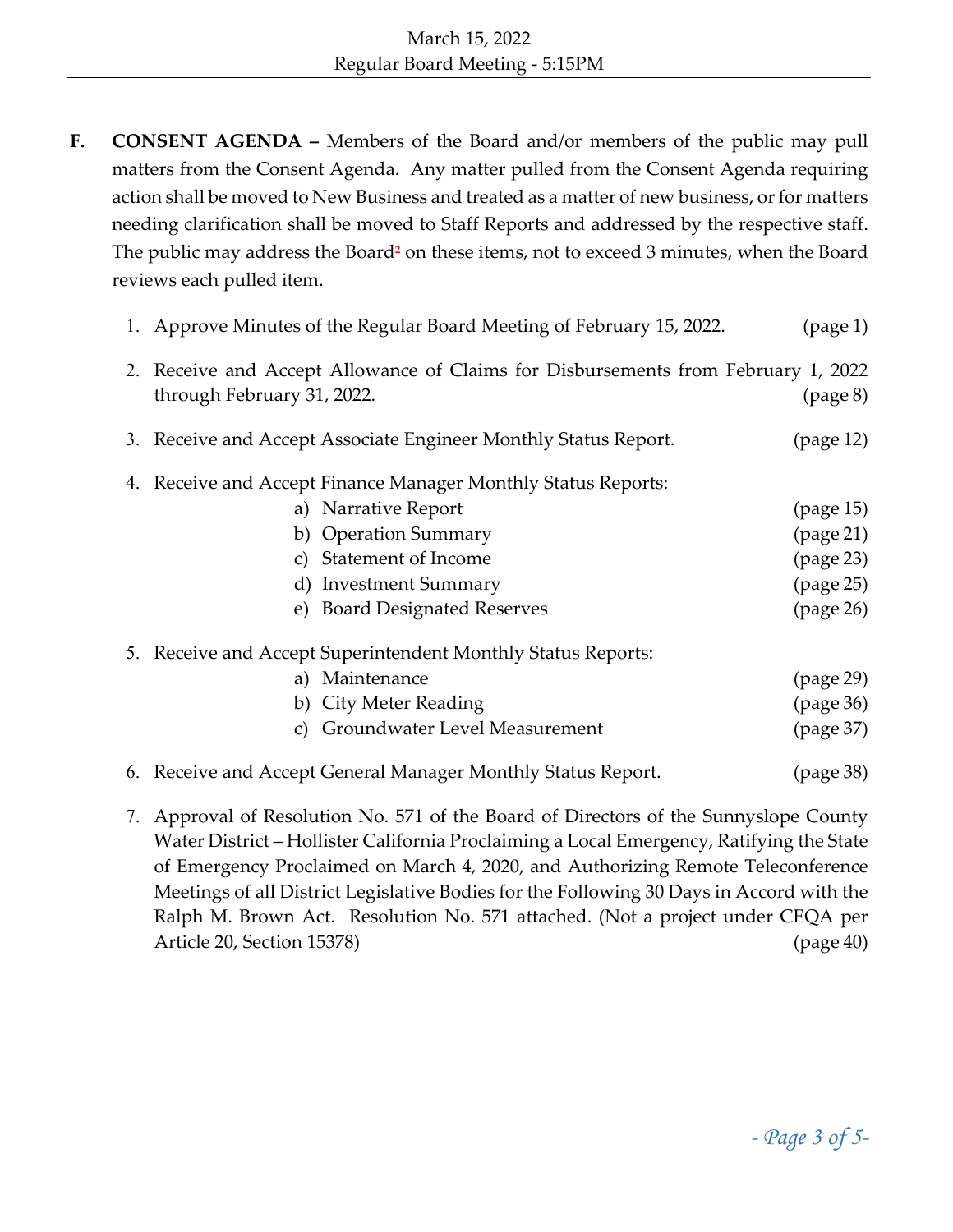- **G. NEW BUSINESS –** The Board will review and discuss agenda items and take action or direct staff to return to the Board for action at a following meeting. The public may address the Board**<sup>2</sup>** on these items as the Board reviews each item when directed to do so.
	- 1. Receive and Discuss Six‐Month Budget Review of District's Financial Results from July 1, 2021 thru December 31, 2021 (Not a Project Under CEQA per Article 20, Section 15378). (page 45)

#### **H. STATUS REPORTS**

- 1. Governance Committee (Last Meeting Held January 10, 2022. No Future Meeting Scheduled at this time)
- 2. Water / Wastewater Committee (Next Meeting Thursday, April 7<sup>th</sup> @4pm)
- 3. Finance Committee (Meeting Held March  $10<sup>th</sup>$  @2pm, Committee Discussion of 6 Month Budget Review)
- 4. Policy and Procedure Committee (No Meeting)
- 5. Personnel Committee (No Meeting)
- 6. Water Resources Association of San Benito County (Meeting Held February 3, 2022 @ 4:00pm

### **I. BOARD and STAFF REPORTS**

- 1. Directors
- 2. District Counsel
- 3. General Manager General Manager Current Projects Update (Oral Report), Summer Newsletter Topics, COVID 19 Update (Oral Report)

### **J. FUTURE AGENDA ITEMS**

### **K. ADJOURNMENT**